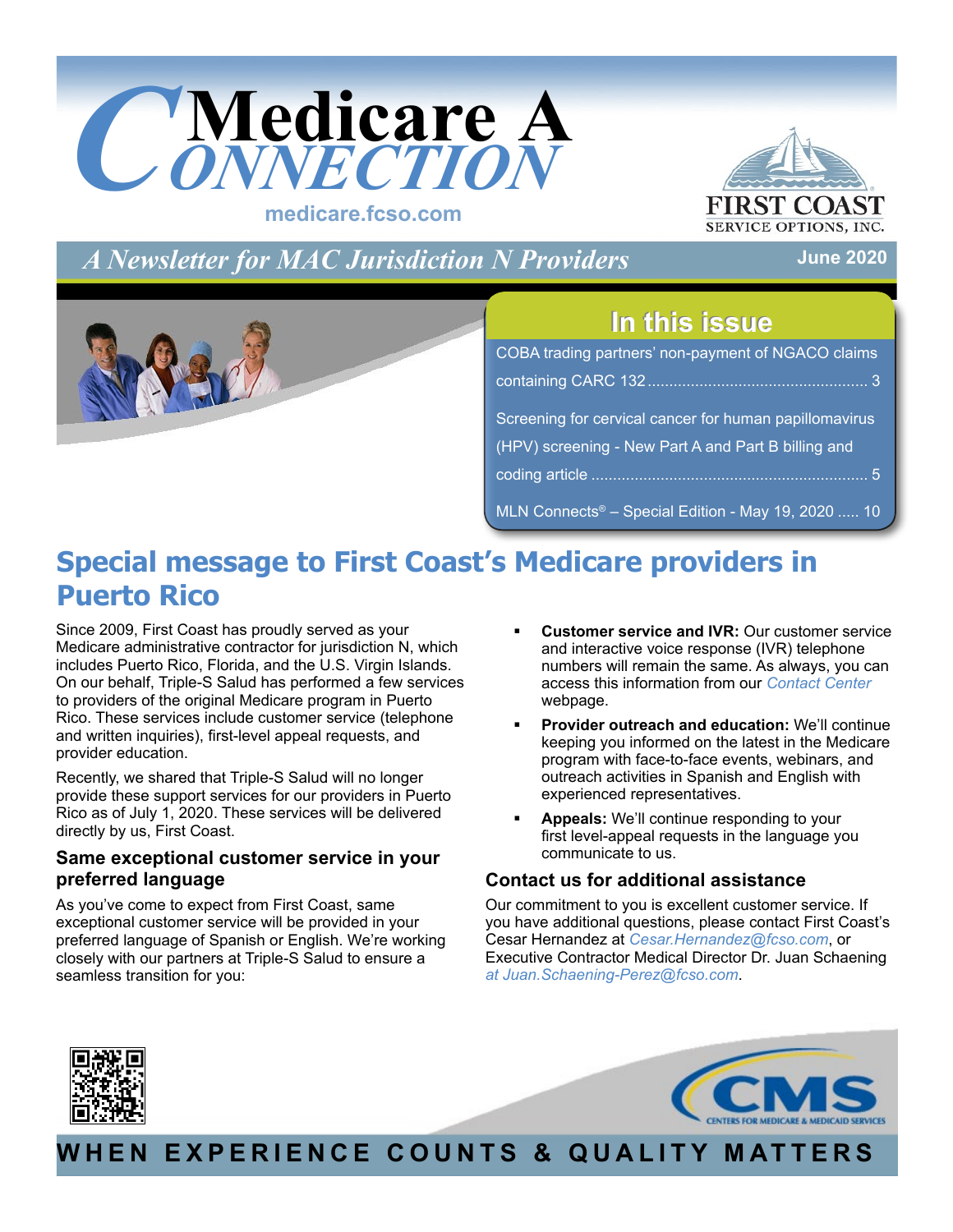<span id="page-1-0"></span>

| <b>Medicare A Connection</b>                                                                                                                                                             |
|------------------------------------------------------------------------------------------------------------------------------------------------------------------------------------------|
| <b>General Information</b>                                                                                                                                                               |
| <b>PE News</b>                                                                                                                                                                           |
|                                                                                                                                                                                          |
| <b>COBA</b>                                                                                                                                                                              |
| COBA trading partners' non-payment of NGACO claims containing CARC 1323<br><b>Local Coverage Determinations</b>                                                                          |
|                                                                                                                                                                                          |
| <b>New LCDs/Articles</b>                                                                                                                                                                 |
| Screening for cervical cancer for human papillomavirus (HPV) screening -                                                                                                                 |
| <b>Revised LCDs/Articles</b>                                                                                                                                                             |
| Allergy testing - revision to Part A and Part B LCD/billing and coding article 5                                                                                                         |
| CYP2C19, CYP2D6, CYP2C9, and VKORC1 genetic testing - revision to the Part A                                                                                                             |
| Psychological and neuropsychological tests - revision to the Part A and Part B LCD 6                                                                                                     |
| Psychiatric diagnostic evaluation and psychotherapy services - revision to the Part A                                                                                                    |
| Magnetic Resonance Angiography (MRA) - revision to Part A and Part B LCD/billing                                                                                                         |
| Polysomnography and sleep testing- revision to the Part A and Part B LCD/billing                                                                                                         |
| Pulmonary diagnostic services – revision to Part A and Part B LCD/billing and coding article  7                                                                                          |
| Treatment of varicose veins of the lower extremity – revision to Part A and Part B billing and                                                                                           |
| <b>Retired LCDs/Articles</b>                                                                                                                                                             |
| Respiratory therapeutic services – retired Part A and Part B LCD/billing and coding article 8<br>Diagnostic evaluation and medical management of moderate-severe dry eye disease (DED) - |
|                                                                                                                                                                                          |
| Noncovered services - retired Part A and Part B LCD/billing and coding article  8                                                                                                        |
| Dysphagia/swallowing diagnosis and therapy - retired Part A and Part B LCD/ billing and coding                                                                                           |
|                                                                                                                                                                                          |
| <b>Educational Resources</b>                                                                                                                                                             |
|                                                                                                                                                                                          |
| <b>CMS MLN Connects®</b>                                                                                                                                                                 |
|                                                                                                                                                                                          |
|                                                                                                                                                                                          |
|                                                                                                                                                                                          |
|                                                                                                                                                                                          |
|                                                                                                                                                                                          |
|                                                                                                                                                                                          |

#### The *Medicare A Connection* is published monthly by First Coast Service Options Inc.'s Provider Outreach & Education division to provide timely and useful information to Medicare

Part A providers.

Articles included in the *Medicare A Connection* represent formal notice of coverage policies. Policies have or will take effect on the date given. Providers are expected to read, understand, and abide by the policies outlined within to ensure compliance with Medicare coverage and payment guidelines.

*CPT® five-digit codes, only are copyright 2018 by American Medical Association publication of CPT®). All Rights Reserved. Applicable FARS/DFARS apply. No fee schedules, basic units, relative values or related listings are included in CPT®. AMA medical services. AMA assumes no liability for data herein.*

*ICD-10-CM codes and its publication are copyright 2019 Optum360, LLC. All rights reserved.*

*This document contains by third parties. Such Florida Blue and/or First Coast Service Options Inc. are not responsible for their content. The inclusion of these references within this endorsement of the material on* 

MLN Connects® for Thursday, June 18, 2020 ........................................................................... 14 [MLN Connects - Special Edition – Friday, June 19, 2020](#page-13-0) .......................................................... 14

[Phone numbers/addresses..........................................................................................................15](#page-14-0)

**[First Coast Contact Information](#page-14-0)**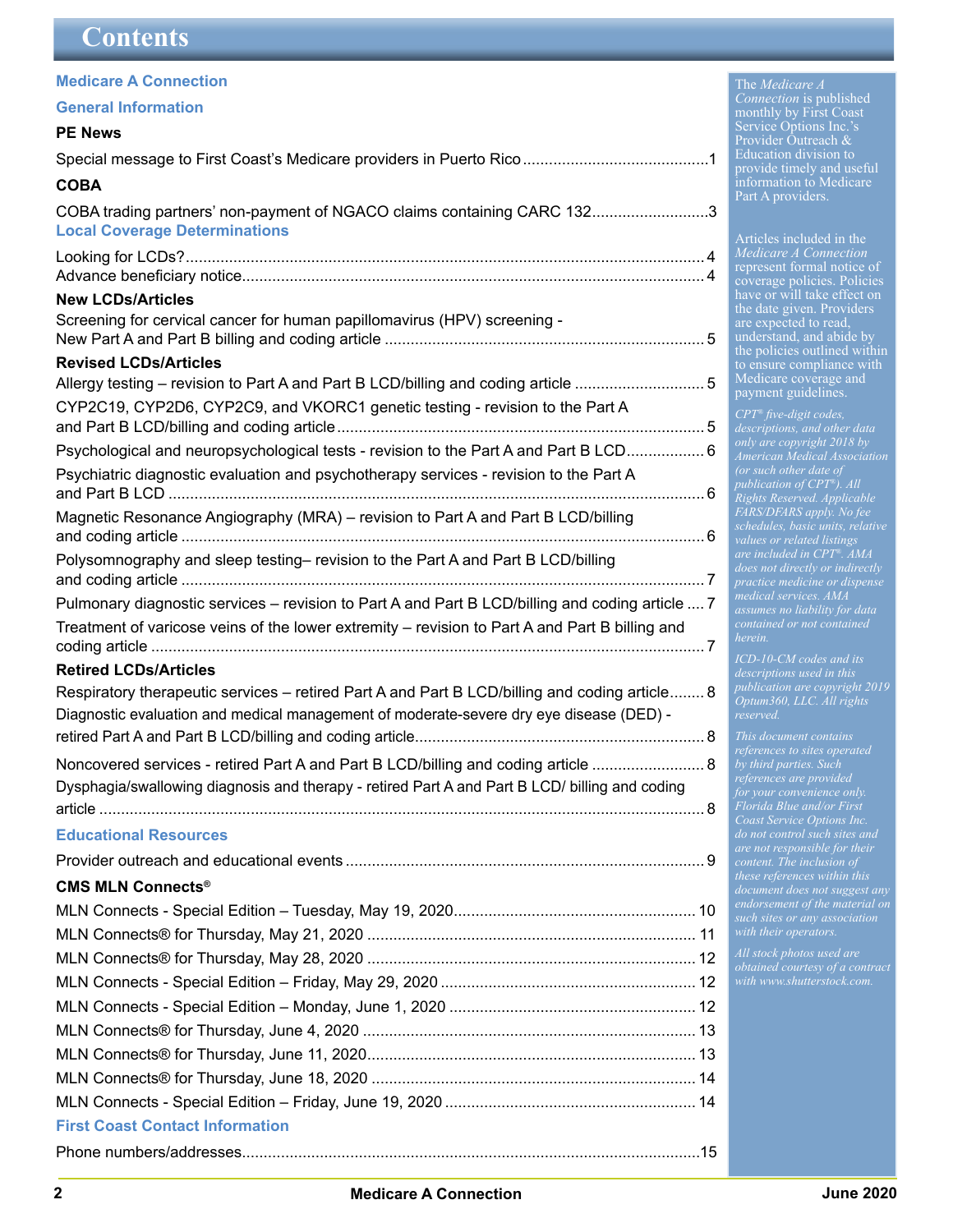## <span id="page-2-0"></span> **COBA**

# **COBA trading partners' non-payment of NGACO claims containing CARC 132**

On February 7, 2017, and July 15, 2018, the Centers for Medicare & Medicaid Services (CMS) issued notifications to all Coordination of Benefits Agreement (COBA) trading partners concerning the Next Generation Accountable Care Organization (NGACO) Model demonstration project (including information regarding the All-Inclusive Population-Based Payment (AIPBP) aspect of the project). These notices emphasized the significance of Claim Adjustment Reason Code (CARC) 132, including what its presence signified.

CMS is re-alerting all COBA trading partners to critical information about the NGACO Model demonstration project, which has been activated within the traditional Medicare program.

## **Background**

The aim of the NGACO Model is to improve the quality of care, population health outcomes, and patient experience for the beneficiaries who choose traditional Medicare feefor-service (FFS) through greater alignment of financial incentives and greater access to tools that may aid beneficiaries and providers in achieving better health at lower costs.

The purpose of the NGACO Model (also known as the "Next Generation Model," "Next Generation," or the "Model") is to test whether strong financial incentives for ACOs can improve health outcomes and reduce expenditures for Medicare FFS beneficiaries. The Model offers financial arrangements with higher levels of risk and reward than current Medicare ACO initiatives, using refined benchmarking methods that: (1) reward quality performance; (2) reward both attainment of and improvement in cost containment; and (3) ultimately transition away from reference to ACO historical expenditures. The Model additionally offers a selection of alternative payment mechanisms to enable a graduation from FFS reimbursements to capitation.

## **Key information for COBA trading partners**

- NGACO applies to both 837 institutional and professional claims.
- NGACO 837 crossover claims will include demonstration project code 74, reported in REF02 of 2300 REF (Demonstration Project Identifier), where REF01=P4.
- Increasingly, Medicare NGACO claims may be paid through an alternative payment mechanism with the Next Generation ACOs called All-Inclusive

Population-Based Payment (AIPBP). In such cases, the claims will feature CARC 132 on them.

#### **Extremely important -- please read carefully**

- COBA trading partners can tell an NGACO is participating in AIPBP by the presence of a Medicare payment amount of \$0 and an amount qualified by Group Code "CO (Contractual Obligation)" and CARC "132." Important: The \$0.00 paid amount does not mean that Medicare denied the claim.
- The presence of CO-132 means the NGACO, rather than Medicare, is directly paying the provider of service. Therefore, Medicare's payment amount is reflected as \$0. By no means should COBA trading partners deny claims with CARC 132, proceeding under the assumption that Medicare itself denied the claims

#### **Trading partner actions requested**

- CMS requests COBA trading partners which may not have paid NGACO (Demo 74) claims because they contained CARC 132 and an associated amount of \$0.00 to reprocess the affected claims.
- This notice is of highly critical importance. We ask our COBA trading partners take any necessary systems actions to ensure they will no longer regard NGACO claims containing CARC 132 (CO-132) and an associated amount of \$0.00 as "not paid by Medicare."

## **Questions?**

The Benefits Coordination & Recovery Center (BCRC) houses the COBA trading partner's information for crossover purposes. Direct questions regarding this notification to the BCRC's Electronic Data Interchange (EDI) Department.

EDI Department

BCRC/Medicare

#### *[cobva@ghimedicare.com](mailto:cobva@ghimedicare.com)*

P# 646-458-6740

F# 646-458-6761.

#### **Background**

#### *Section 1135 and Section 1812(f) Waivers*

*Source: BCRC COBA EDI Department*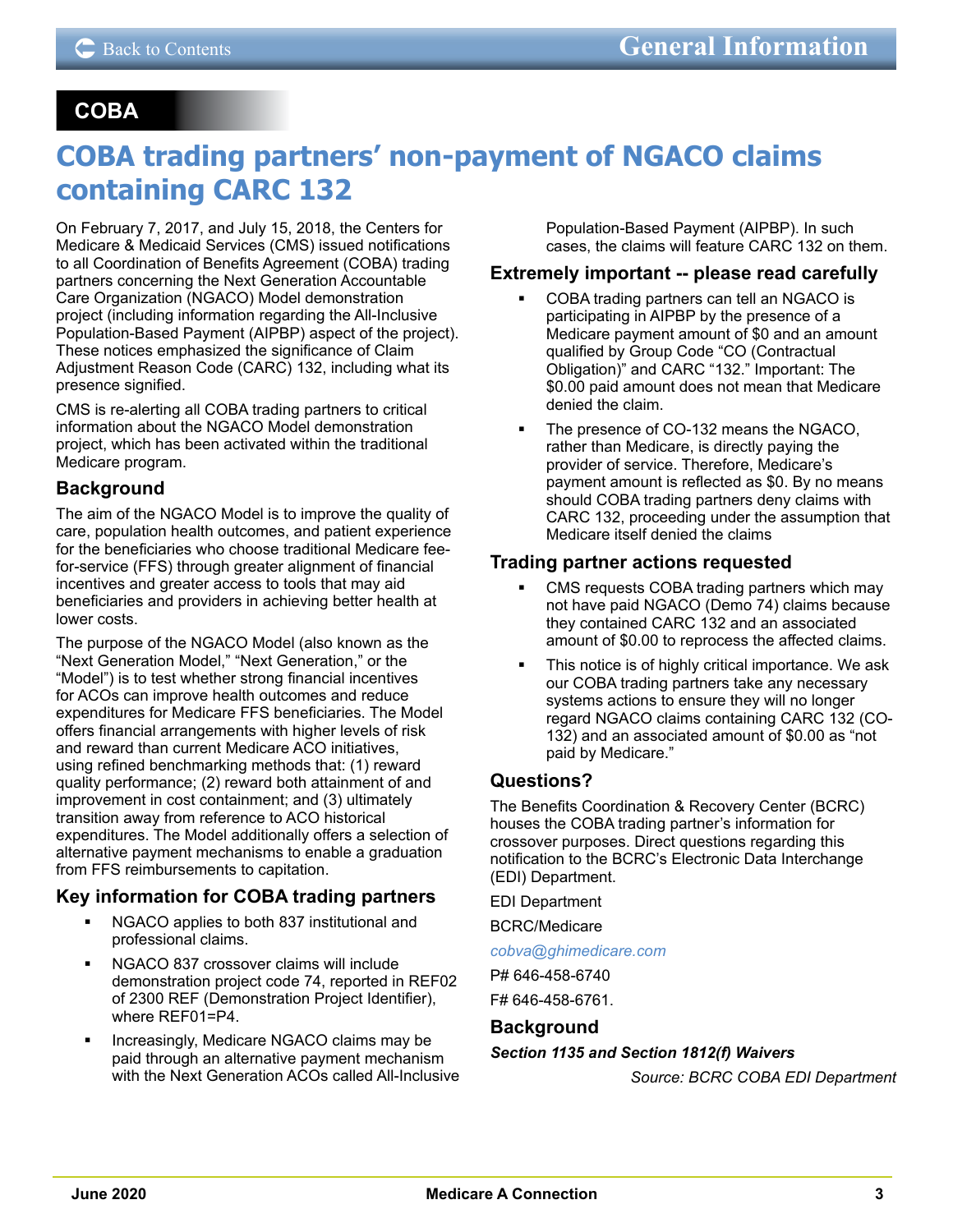#### Back to Contents

# <span id="page-3-0"></span>**Local Coverage Determinations**

This section of *Medicare A Connection* features summaries of new and revised local coverage determinations (LCDs) developed as a result of either local medical review or comprehensive data analysis initiatives. These initiatives are designed to ensure the appropriateness of medical care and to make sure that the Medicare administrative contractor (MAC) jurisdiction N (JN) Part A LCDs and review guidelines are consistent with accepted standards of medical practice.

Refer to our *[LCDs/Medical Coverage webpage](https://medicare.fcso.com/Landing/139800.asp)* for full-text LCDs, including final LCDs, draft LCDs available for comment, LCD statuses, and LCD comment/response summaries.

## **Effective and notice dates**

Effective dates are provided in each LCD, and are based on the date services are furnished unless otherwise noted in the LCD. Medicare contractors are required to offer a 45-day notice period for LCDs; the date the LCD is posted to the website is considered the notice date.

## **Electronic notification**

To receive quick, automatic notification when new and revised LCDs are posted to the website, subscribe to the *[First Coast eNews](https://medicare.fcso.com/Header/137525.asp)  [mailing list](https://medicare.fcso.com/Header/137525.asp)*. Simply enter your email address and select the subscription option that best meets your needs.

#### **More information**

For more information, or, if you do not have internet access, to obtain a hardcopy of a specific LCD, contact Medical Policy at:

Medical Policy and Procedures PO Box 2078 Jacksonville, FL 32231-0048



# **Looking for LCDs?**

Would you like to find local coverage determinations (LCD) in 10 seconds or less? *[First Coast's LCD lookup](https://medicare.fcso.com/coverage_find_lcds_and_ncds/lcd_search.asp)* helps you find the coverage information you need quickly and easily. Just enter a procedure code, keyword, or the LCD's "L number," click the corresponding button, and the application will automatically display links to any LCDs applicable to the parameters you specified. Best of all, depending upon the speed of your internet connection, the LCD search process can be completed in less than 10 seconds.

# **Advance beneficiary notice**

Modifier GZ must be used when physicians, practitioners, or suppliers want to indicate that they expect that Medicare will deny an item or service as not reasonable and necessary and they **have not had** an advance beneficiary notification (ABN) signed by the beneficiary.

**Note**: Line items submitted with the modifier GZ will be automatically denied and will not be subject to complex medical review.

Modifier GA must be used when physicians, practitioners, or suppliers want to indicate that they expect that Medicare will deny a service as not reasonable and necessary and they **do have** on file an ABN signed by the beneficiary.

All claims not meeting medical necessity of a local coverage determination must append the billed service with modifier GA or GZ.

## **[Find fees faster: Try First Coast's fee schedule lookup](https://medicare.fcso.com/SharedTools/faces/FeeSchedule_en.jspx;jsessionid=-kriENpv_4Bi34Cvf1z5PpspNjgQn_hnAO6PxVdmJ9KHoXi4_k6s!-2055085748?lob=Part B&state=FL)**

Find the fee schedule information you need fast - with *First Coast's fee schedule lookup.* This exclusive online resource features an intuitive interface that allows you to search for fee information by procedure code. Plus, you can find any associated local coverage determinations (LCDs) with just the click of a button.

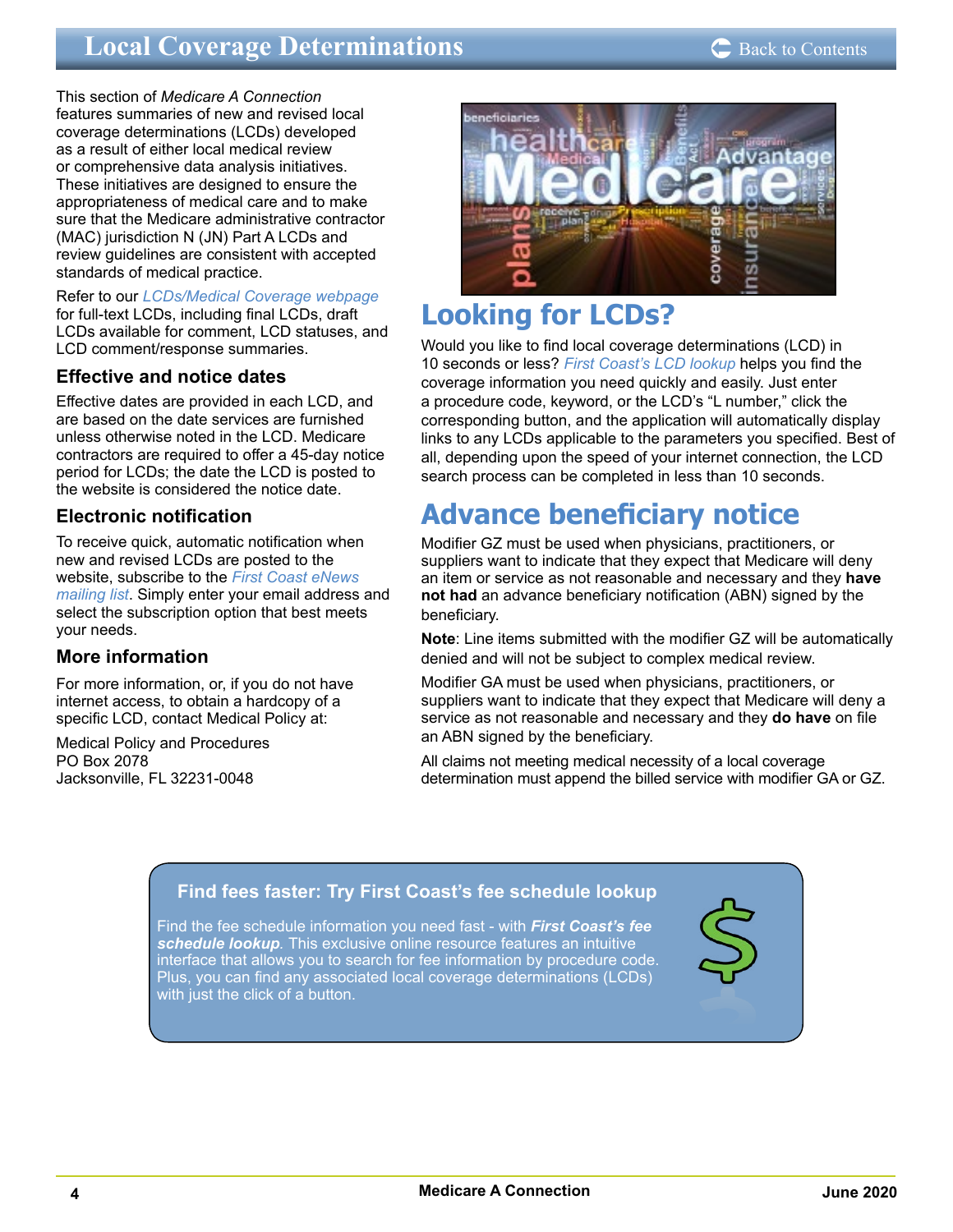## <span id="page-4-0"></span> **New LCDs/Articles**

# **Screening for cervical cancer for human papillomavirus (HPV) screening - New Part A and Part B billing and coding article**

## **Article ID number: A58232 (Florida, Puerto Rico/U.S. Virgin Islands)**

It has come to the attention of First Coast Service Options, Inc. that services submitted for screening for cervical cancer with Human Papillomavirus (HPV) Testing have been reported incorrectly.

Therefore, a billing and coding article (A58232) has been developed to provide guidance for these services.

This new billing and coding article is consistent with National Coverage Determination (NCD) 210.2.1.

## **Revised LCDs/Articles**

## **Effective date**

This new billing and coding article is effective for services rendered **on or after June 4, 2020**. LCDs are available through the CMS Medicare coverage database at *[https://](https://www.cms.gov/medicare-coverage-database/overview-and-quick-search.aspx) [www.cms.gov/medicare-coverage-database/overview-and](https://www.cms.gov/medicare-coverage-database/overview-and-quick-search.aspx)[quick-search.aspx](https://www.cms.gov/medicare-coverage-database/overview-and-quick-search.aspx)*.

A billing and coding article for an LCD may be found by selecting "Related Local Coverage Documents" in the "Section Navigation" drop-down menu at the top of the LCD page.

**Note**: To review active, future and retired LCDs, please *[click here](https://medicare.fcso.com/coverage_find_lcds_and_ncds/lcd_search.asp)*.

# **Allergy testing – revision to Part A and Part B LCD/billing and coding article**

## **LCD and Article ID numbers: L33261/A57531 (Florida, Puerto Rico/U.S. Virgin Islands)**

Based on a Centers for Medicare & Medicaid Services (CMS) directive, the local coverage determination (LCD) for allergy testing was revised to remove language in the "Limitations" section. In addition, Current Procedural Terminology (CPT®) code 86001 was removed from the "CPT®/HCPCS Codes/Group 5 Codes:" and "ICD-10 codes that DO NOT Support Medical Necessity/Group 1 Paragraph:" sections of the billing and coding article. Also, the "CPT®/HCPCS Codes/Group 5 Paragraph:" section of the billing and coding article was updated to revise the language related to CPT® code 86005 to indicate it is not covered per the Medicare screening benefit.

## **Effective date**

This LCD and billing and coding article revision is effective for services rendered **on or after July 01, 2020**.

LCDs are available through the CMS Medicare coverage database at

#### *[https://www.cms.gov/medicare-coverage-database/](https://www.cms.gov/medicare-coverage-database/overview-and-quick-search.aspx) [overview-and-quick-search.aspx](https://www.cms.gov/medicare-coverage-database/overview-and-quick-search.aspx)*.

A billing and coding article for an LCD may be found by selecting "Related Local Coverage Documents" in the "Section Navigation" drop-down menu at the top of the LCD page.

**Note**: To review active, future and retired LCDs, please *[click here](https://medicare.fcso.com/coverage_find_lcds_and_ncds/lcd_search.asp)*.

# **CYP2C19, CYP2D6, CYP2C9, and VKORC1 genetic testing revision to the Part A and Part B LCD/billing and coding article**

## **LCD and Article ID numbers: L35698/A57704 (Florida, Puerto Rico/U.S. Virgin Islands)**

Based on a Centers for Medicare & Medicaid Services (CMS) directive, the "Coverage Indications, Limitations, and/or Medical Necessity" section of the local coverage determination (LCD) for CYP2C19, CYP2D6, CYP2C9, and VKORC1 genetic testing is being revised to remove language regarding CYP2C9 and VKORC1 genetic testing.

In addition, the "CPT®/HCPCS Codes/Group 3 Paragraph:/Codes:" section of the billing and coding article is being removed.

## **Effective date**

This LCD and billing and coding article revision is effective for services rendered **on or after July 01, 2020**. LCDs are available through the CMS Medicare coverage database at *[https://www.cms.gov/medicare-coverage-database/](https://www.cms.gov/medicare-coverage-database/overview-and-quick-search.aspx) [overview-and-quick-search.aspx](https://www.cms.gov/medicare-coverage-database/overview-and-quick-search.aspx)*.

A billing and coding article for an LCD may be found by selecting "Related Local Coverage Documents" in the "Section Navigation" drop-down menu at the top of the LCD page.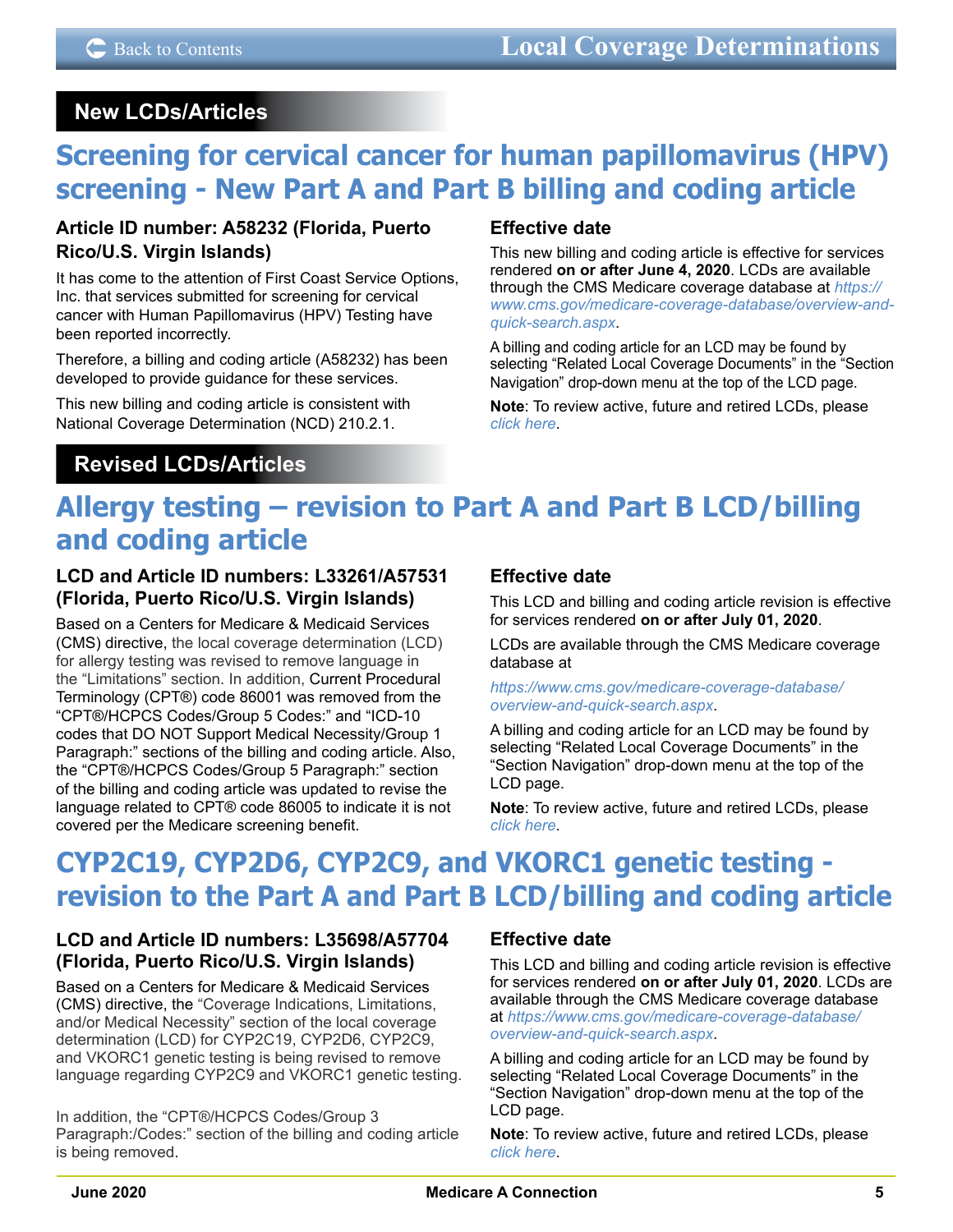# <span id="page-5-0"></span>**Psychological and neuropsychological tests - revision to the Part A and Part B LCD**

## **LCD ID number: L34520 (Florida, Puerto Rico/ U.S. Virgin Islands)**

Based on a Centers for Medicare & Medicaid Services (CMS) directive, the local coverage determination (LCD) for psychological and neuropsychological tests was revised to remove language in the "Limitations" section regarding Alzheimer's disease.

## **Effective date**

This LCD revision is effective for services rendered **on or** 

**after July 01, 2020**. LCDs are available through the CMS Medicare coverage database at *[https://www.cms.gov/](https://www.cms.gov/medicare-coverage-database/overview-and-quick-search.aspx) [medicare-coverage-database/overview-and-quick-search.](https://www.cms.gov/medicare-coverage-database/overview-and-quick-search.aspx) [aspx](https://www.cms.gov/medicare-coverage-database/overview-and-quick-search.aspx)*.

A billing and coding article for an LCD may be found by selecting "Related Local Coverage Documents" in the "Section Navigation" drop-down menu at the top of the LCD page.

**Note**: To review active, future and retired LCDs, please *[click here](https://medicare.fcso.com/coverage_find_lcds_and_ncds/lcd_search.asp)*.

# **Psychiatric diagnostic evaluation and psychotherapy services - revision to the Part A and Part B LCD**

## **LCD ID number: L33252 (Florida, Puerto Rico/ U.S. Virgin Islands)**

Based on a Centers for Medicare & Medicaid Services (CMS) directive, the local coverage determination (LCD) for psychiatric diagnostic evaluation and psychotherapy services was revised to remove language in the "Limitations" section regarding multiple family group psychotherapy.

## **Effective date**

This LCD revision is effective for services rendered **on or** 

**after July 01, 2020**. LCDs are available through the CMS Medicare coverage database at *[https://www.cms.gov/](https://www.cms.gov/medicare-coverage-database/overview-and-quick-search.aspx) [medicare-coverage-database/overview-and-quick-search.](https://www.cms.gov/medicare-coverage-database/overview-and-quick-search.aspx) [aspx](https://www.cms.gov/medicare-coverage-database/overview-and-quick-search.aspx)*.

A billing and coding article for an LCD may be found by selecting "Related Local Coverage Documents" in the "Section Navigation" drop-down menu at the top of the LCD page.

**Note**: To review active, future and retired LCDs, please *[click here](https://medicare.fcso.com/coverage_find_lcds_and_ncds/lcd_search.asp)*.

# **Magnetic Resonance Angiography (MRA) – revision to Part A and Part B LCD/billing and coding article**

## **LCD and Article ID numbers: L34372/A57779 (Florida, Puerto Rico/U.S. Virgin Islands)**

Based on a Centers for Medicare & Medicaid Services (CMS) directive, the local coverage determination (LCD) for magnetic resonance angiography (MRA) was revised to remove language in the "Limitations" section. In addition, the "CPT®/HCPCS Codes/Group 3 Paragraph:/Group 3 Codes:/HCPCS codes C8931-C8936" and "CPT®/HCPCS Codes/Group 4 Paragraph:/Group 4 Codes:/CPT®/ HCPCS codes 72159, 73225, C8931-C8936" sections of the billing and coding article have been removed.

## **Effective date**

This LCD and billing and coding article revision is effective for services rendered **on or after July 01, 2020**. LCDs are available through the CMS Medicare coverage database at *[https://www.cms.gov/medicare-coverage-database/](https://www.cms.gov/medicare-coverage-database/overview-and-quick-search.aspx) [overview-and-quick-search.aspx](https://www.cms.gov/medicare-coverage-database/overview-and-quick-search.aspx)*.

A billing and coding article for an LCD may be found by



selecting "Related Local Coverage Documents" in the "Section Navigation" drop-down menu at the top of the LCD page.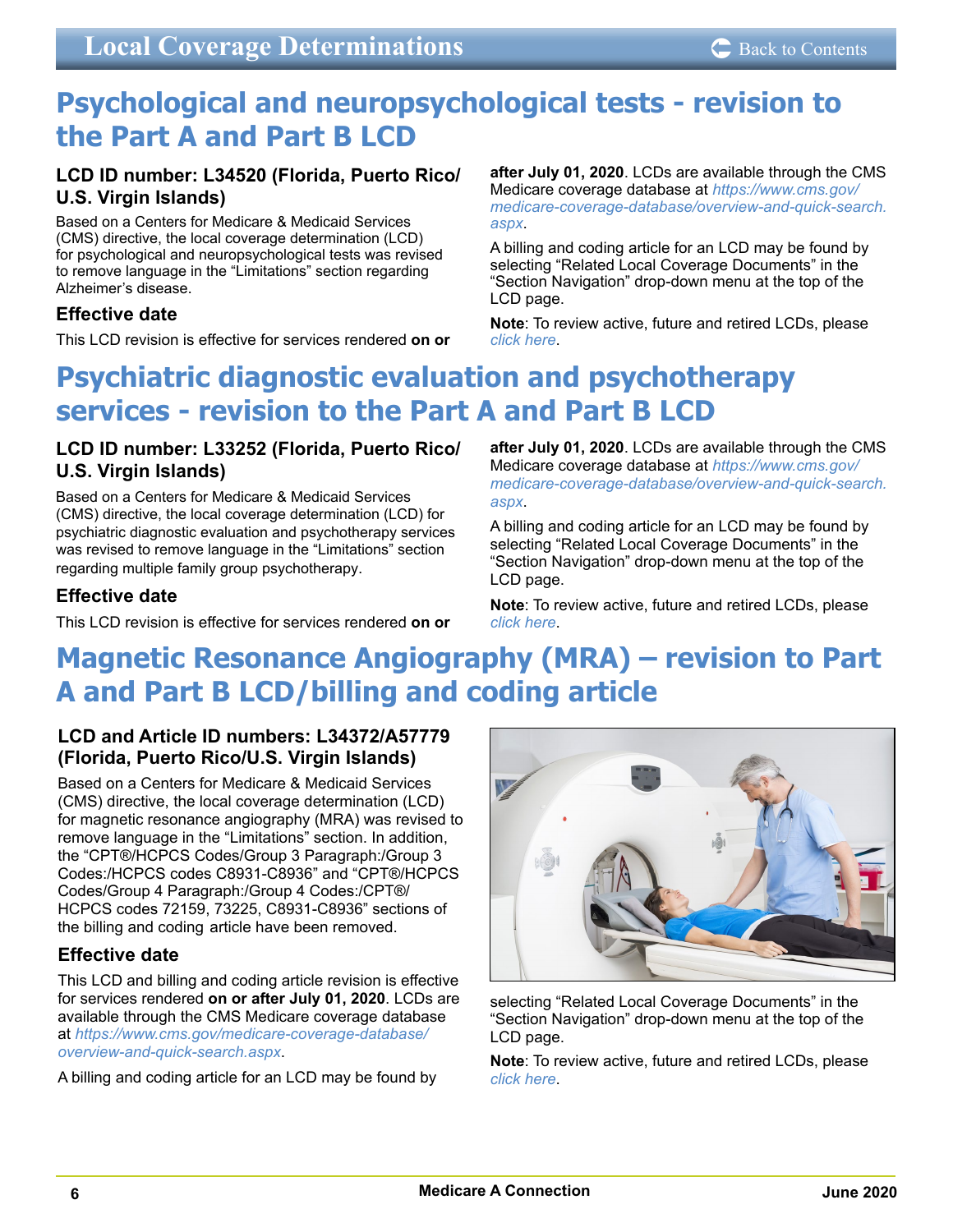# <span id="page-6-0"></span>**Polysomnography and sleep testing– revision to the Part A and Part B LCD/billing and coding article**

## **LCD and Article ID numbers: L33405/A57496 (Florida, Puerto Rico/U.S. Virgin Islands)**

Based on a Centers for Medicare & Medicaid Services (CMS) directive, the "Limitations" section of the local coverage determination (LCD) for polysomnography and sleep testing was revised to remove language regarding actigraphy.

In addition, the "CPT®/HCPCS Codes/Group 5 Paragraph:/Group 5 Codes:/CPT® code 95803" sections of the billing and coding article have been removed.

## **Effective date**

This LCD and billing and coding article revision is effective for services rendered **on or after July 01, 2020**. LCDs are available through the CMS Medicare coverage database at *[https://www.cms.gov/medicare-coverage-database/](https://www.cms.gov/medicare-coverage-database/overview-and-quick-search.aspx) [overview-and-quick-search.aspx](https://www.cms.gov/medicare-coverage-database/overview-and-quick-search.aspx)*. A billing and coding article for an LCD may be found by selecting "Related Local Coverage Documents" in the "Section Navigation" drop-down menu at the top of the LCD page.

**Note**: To review active, future and retired LCDs, please *[click here](https://medicare.fcso.com/coverage_find_lcds_and_ncds/lcd_search.asp)*.

# **Pulmonary diagnostic services – revision to Part A and Part B LCD/billing and coding article**

## **LCD and Article ID numbers: L33707/A57127 (Florida, Puerto Rico/U.S. Virgin Islands)**

Based on a Centers for Medicare & Medicaid Services (CMS) directive, the "Limitations" section of the local coverage determination (LCD) and the "Coding Guidelines" section of the billing and coding article for pulmonary diagnostic services were revised to remove language regarding patient initiated spirometry.

## **Effective date**

This LCD and billing and coding article revision is effective

for services rendered **on or after July 01, 2020**.

LCDs are available through the CMS Medicare coverage database at *[https://www.cms.gov/medicare-coverage](https://www.cms.gov/medicare-coverage-database/overview-and-quick-search.aspx)[database/overview-and-quick-search.aspx](https://www.cms.gov/medicare-coverage-database/overview-and-quick-search.aspx)*.

A billing and coding article for an LCD may be found by selecting "Related Local Coverage Documents" in the "Section Navigation" drop-down menu at the top of the LCD page.

**Note**: To review active, future and retired LCDs, please *[click here](https://medicare.fcso.com/coverage_find_lcds_and_ncds/lcd_search.asp)*.

# **Treatment of varicose veins of the lower extremity – revision to Part A and Part B billing and coding article**

## **Article ID numbers: A57781 (Florida, Puerto Rico/U.S. Virgin Islands)**

Based on a Centers for Medicare & Medicaid Services (CMS) directive, the "CPT®/HCPCS Codes/Group 2 Paragraph:/Group 2 Codes:/CPT® codes 36465, 36466, 36473, and 36474" and "ICD-10 Codes that DO NOT Support Medical Necessity /Group 1 Paragraph:/Group 1 Codes:/ CPT® code 37241" sections of the billing and coding article for treatment of varicose veins of the lower extremity have been removed.

## **Effective date**

This LCD and billing and coding article revision is effective for services rendered **on or after July 01, 2020**. LCDs are available through the CMS Medicare coverage database at *[https://www.cms.gov/medicare-coverage-database/](https://www.cms.gov/medicare-coverage-database/overview-and-quick-search.aspx) [overview-and-quick-search.aspx](https://www.cms.gov/medicare-coverage-database/overview-and-quick-search.aspx)*. A billing and coding article for an LCD may be found by selecting "Related Local Coverage Documents" in the "Section Navigation" drop-down menu at the top of the LCD page.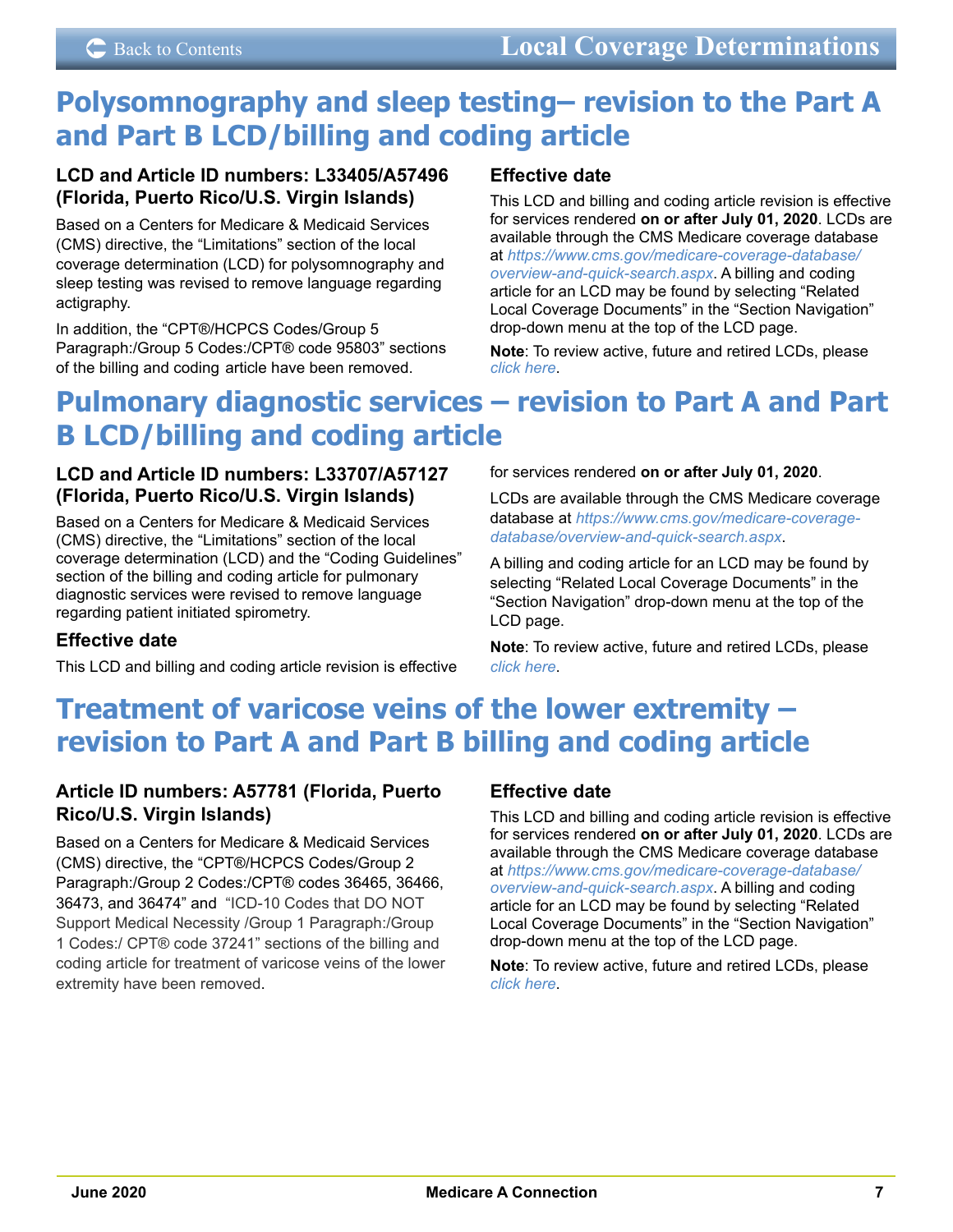## <span id="page-7-0"></span> **Retired LCDs/Articles**

# **Respiratory therapeutic services – retired Part A and Part B LCD/billing and coding article**

## **LCD and Article ID numbers: L33745/A57128 (Florida, Puerto Rico/U.S. Virgin Islands)**

Based on data analysis and review of the local coverage determination (LCD) for respiratory therapeutic services, it was determined that the LCD is no longer required. Therefore, the LCD and its related billing and coding article are being retired.

## **Effective date**

The retirement of this LCD and billing and coding article is

effective for services rendered **on or after July 01, 2020**. LCDs are available through the CMS Medicare coverage database at *[https://www.cms.gov/medicare-coverage](https://www.cms.gov/medicare-coverage-database/overview-and-quick-search.aspx)[database/overview-and-quick-search.aspx](https://www.cms.gov/medicare-coverage-database/overview-and-quick-search.aspx)*. A billing and coding article for an LCD may be found by selecting "Related Local Coverage Documents" in the "Section Navigation" drop-down menu at the top of the LCD page.

**Note**: To review active, future and retired LCDs, please *[click here](https://medicare.fcso.com/coverage_find_lcds_and_ncds/lcd_search.asp)*.

# **Diagnostic evaluation and medical management of moderate-severe dry eye disease (DED) - retired Part A and Part B LCD/billing and coding article**

## **LCD and Article ID numbers: L36232/A57676 (Florida, Puerto Rico/U.S. Virgin Islands)**

Based on review of the local coverage determination (LCD) and billing and coding article for diagnostic evaluation and medical management of moderate-severe dry eye disease (DED), it was determined that they are no longer required and therefore, are being retired.

## **Effective date**

This LCD and billing and coding article retirement is

effective for services rendered **on or after June 25, 2020**. LCDs are available through the CMS Medicare coverage database at *[https://www.cms.gov/medicare-coverage](https://www.cms.gov/medicare-coverage-database/overview-and-quick-search.aspx)[database/overview-and-quick-search.aspx](https://www.cms.gov/medicare-coverage-database/overview-and-quick-search.aspx)*.

A billing and coding article for an LCD may be found by selecting "Related Local Coverage Documents" in the "Section Navigation" drop-down menu at the top of the LCD page.

**Note**: To review active, future and retired LCDs, please *[click here](https://medicare.fcso.com/coverage_find_lcds_and_ncds/lcd_search.asp)*.

# **Noncovered services - retired Part A and Part B LCD/billing and coding article**

## **LCD and Article ID numbers: L33777/A57743 (Florida, Puerto Rico/U.S. Virgin Islands)**

Based on a Centers for Medicare & Medicaid Services (CMS) directive, the local coverage determination (LCD) and billing and coding article for noncovered services are being retired.

## **Effective date**

The retirement of this LCD and billing and coding article is

effective for services rendered **on or after July 01, 2020**. LCDs are available through the CMS Medicare coverage database at *[https://www.cms.gov/medicare-coverage](https://www.cms.gov/medicare-coverage-database/overview-and-quick-search.aspx)[database/overview-and-quick-search.aspx](https://www.cms.gov/medicare-coverage-database/overview-and-quick-search.aspx)*. A billing and coding article for an LCD may be found by selecting "Related Local Coverage Documents" in the "Section Navigation" drop-down menu at the top of the LCD page.

**Note**: To review active, future and retired LCDs, please *[click here](https://medicare.fcso.com/coverage_find_lcds_and_ncds/lcd_search.asp)*.

# **Dysphagia/swallowing diagnosis and therapy - retired Part A and Part B LCD/billing and coding article**

## **LCD and Article ID numbers: L34043/A57675 (Florida, Puerto Rico/U.S. Virgin Islands)**

Based on Centers for Medicare & Medicaid Services (CMS) directive, the local coverage determination (LCD) and billing and coding article for dysphagia/swallowing diagnosis and therapy are being retired.

## **Effective date**

The retirement of this LCD and billing and coding article is

effective for services rendered **on or after July 01, 2020**. LCDs are available through the CMS Medicare coverage database at *[https://www.cms.gov/medicare-coverage](https://www.cms.gov/medicare-coverage-database/overview-and-quick-search.aspx)[database/overview-and-quick-search.aspx](https://www.cms.gov/medicare-coverage-database/overview-and-quick-search.aspx)*. A billing and coding article for an LCD may be found by selecting "Related Local Coverage Documents" in the "Section Navigation" drop-down menu at the top of the LCD page.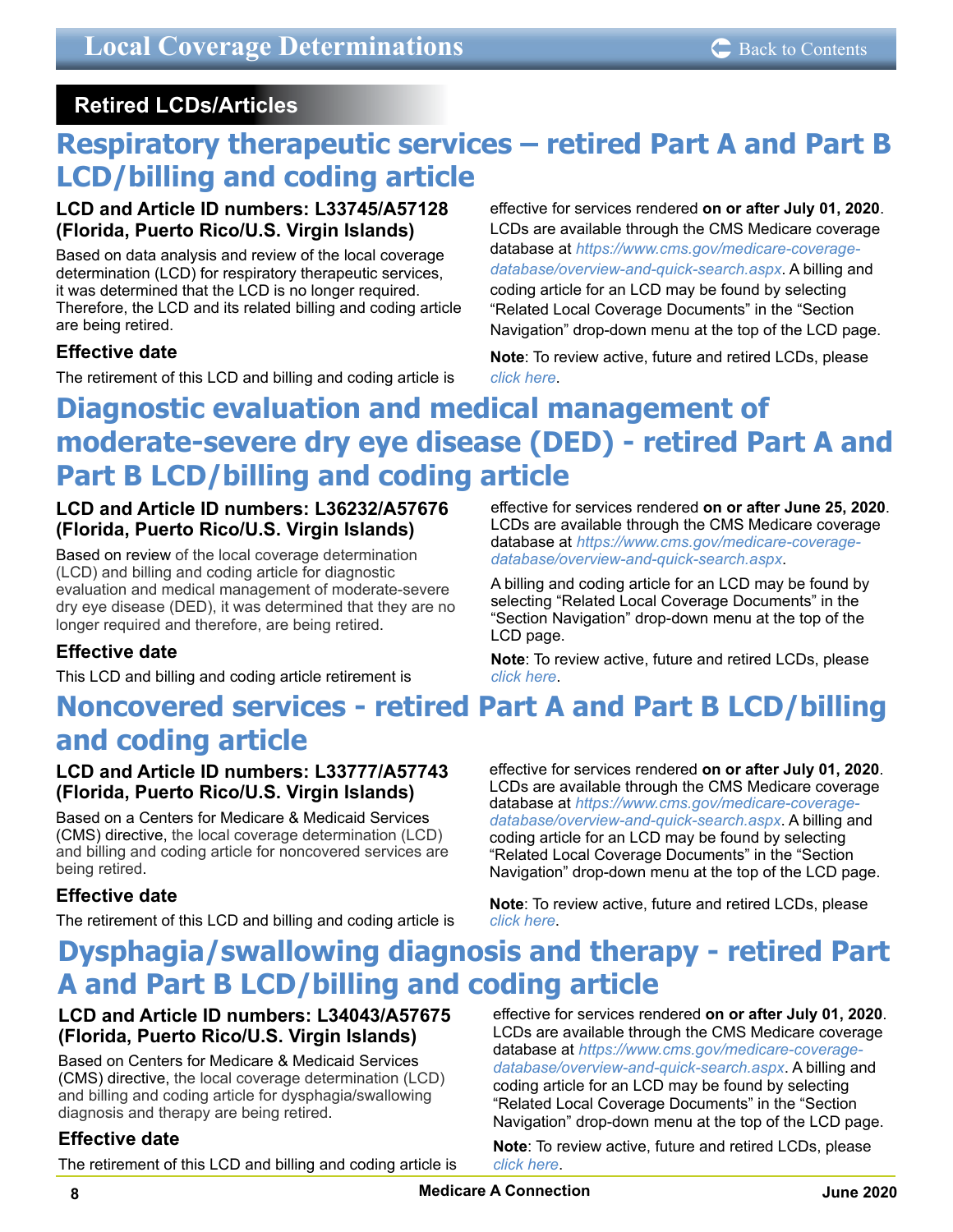# <span id="page-8-0"></span>**Upcoming provider outreach and educational events**

*[COVID-19 advance Medicare payments recoupment process \(A/B\)](https://medicare.fcso.com/Events/0462049.asp)*

Date: July 23 Time: 10 - 11:00 a.m. ET Type of Event: Webcast

#### *[View our complete calendar of events](https://medicare.fcso.com/Events/139814.asp)*

**Note**: Unless otherwise indicated, designated times for educational events are stated as ET, and the focus is to Florida, Puerto Rico, and the U.S. Virgin Islands.

#### **Two easy ways to register**

**Online** – Visit our provider training website at *[First Coast University](https://guidewell.sumtotal.host/Broker/Account/Login.aspx?wtrealm=https%3a%2f%2fGUIDEWELL.sumtotal.host%2fcore%2f&init=true&ReturnUrl=http%3a%2f%2fguidewell.sumtotal.host%2fBroker%2fToken%2fSaml11.ashx%3fwa%3dwsignin1.0%26wtrealm%3dhttps%253a%252f%252fGUIDEWELL.sumtotal.host%252fcore%252f%26wreply%3dhttps%253a%252f%252fguidewell.sumtotal.host%252fCore&bypassfederation=1&domainid=8A0DED2D7B2C42E650514E91ABFEC309)*, log on to your account and select the course you wish to register. Class materials are available under "My Courses" no later than one day before the event**.** 

**First-time User?** Set up an account by completing *[Create User Account Form](https://guidewell.sumtotal.host/Broker/Account/SelfCreateUser.aspx?wtrealm=https%3a%2f%2fGUIDEWELL.sumtotal.host%2fcore%2f&ReturnUrl=http%3a%2f%2fguidewell.sumtotal.host%2fBroker%2fToken%2fSaml11.ashx%3fwa%3dwsignin1.0%26wtrealm%3dhttps%253a%252f%252fGUIDEWELL.sumtotal.host%252fcore%252f%26wreply%3dhttps%253a%252f%252fguidewell.sumtotal.host%252fCore&domainid=52E779EF85124601060E2A610FE1897F)* online. Providers who do not have yet a national provider identifier may enter "99999" in the NPI field. You will receive logon information within 72 hours of your request.

**Fax** – Providers without internet access may request a fax registration form through our Registration Hotline at 1-904- 791-8103. Class materials will be faxed to you the day of the event.

#### **Please Note:**

- Pre-registration is required for all teleconferences, webcasts and in-person educational seminars.
- Dates and times are subject to change prior to opening of event registration.

| City, State, ZIP Code: We have a state of the state of the state of the state of the state of the state of the state of the state of the state of the state of the state of the state of the state of the state of the state o |  |
|--------------------------------------------------------------------------------------------------------------------------------------------------------------------------------------------------------------------------------|--|
|                                                                                                                                                                                                                                |  |

Keep checking our *[website](https://medicare.fcso.com/)* for details and newly scheduled educational events (teleconferences, webcasts, etc.).

#### **Never miss a training opportunity**

If you or your colleagues were unable to attend one of our past Medicare educational webcasts, you still have the opportunity to learn about the topics covered during the training session. Visit the First Coast Medicare training website, download the recording of the event, and listen to the webcast when you have the time.

#### **Take advantage of 24-hour access to free online training**

In addition to live training events, we also offer you the advantage of self-paced, free online courses that will allow you and your staff to train when and where it is most convenient for you. In addition, our comprehensive course catalog allows you to find the Medicare training that fits your specific needs, and several of our online courses offer CEUs. Learn more on the First Coast Medicare training website and explore our catalog of online courses.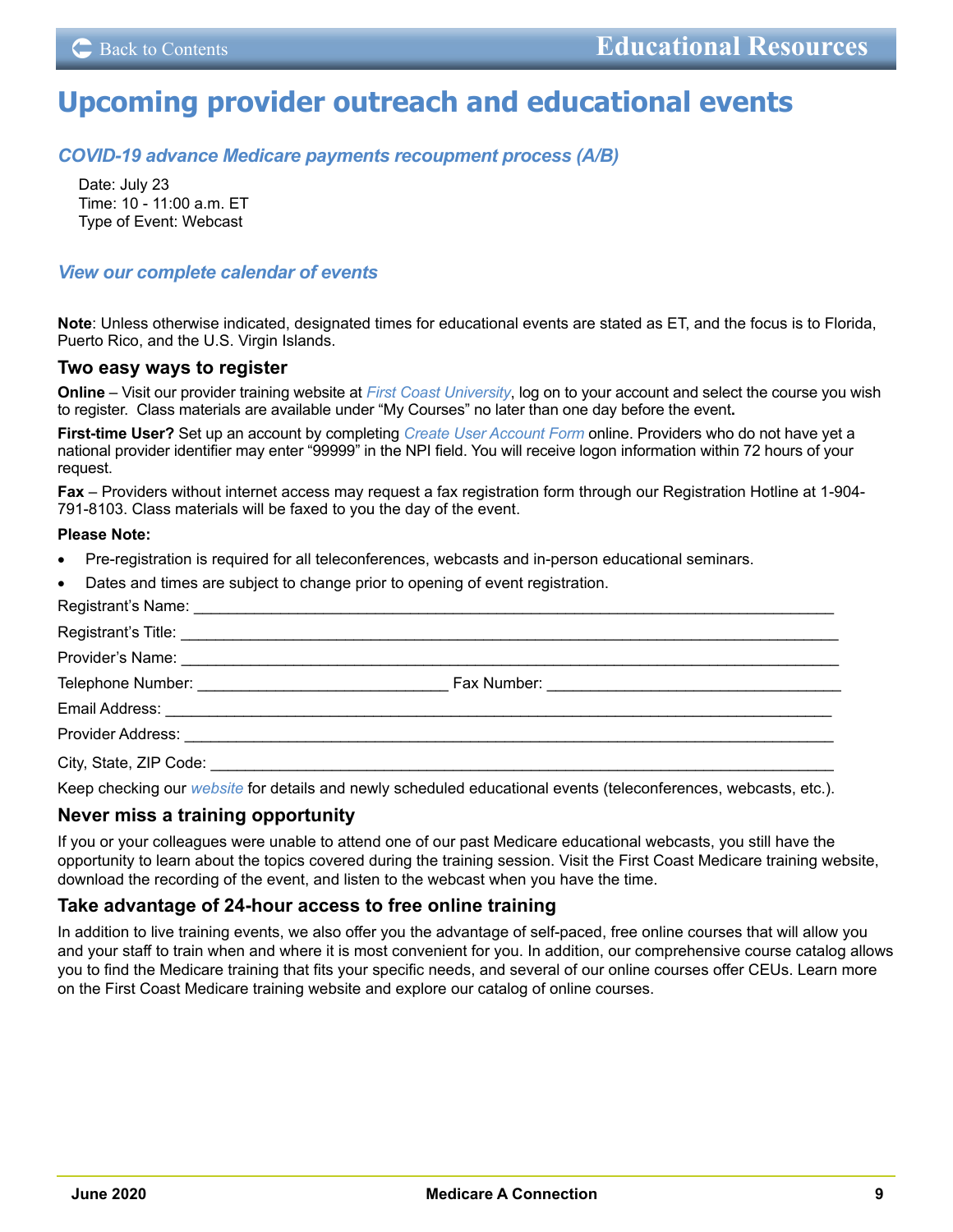**Medicare Learning Network** go.cms.gov/mln

# <span id="page-9-0"></span>**MLN Connects® CMS MLN Connects®**

The Centers for Medicare & Medicaid Services (CMS) *MLN Connects***®** is an official *Medicare Learning Network*® (*MLN*) – branded product that contains a week's worth of news for Medicare fee-for-service (FFS) providers. CMS sends these messages weekly to national health industry provider associations, who then disseminates the *MLN Connects***®** to its membership as appropriate.

# **MLN Connects - Special Edition – Tuesday, May 19, 2020**

## **COVID-19: Payment for Lab Tests, Safely Reopening Nursing Homes, Lab & Ambulance Claims**

- *COVID-19: Payment for Diagnostic Laboratory Tests*
- *Trump Administration Issues Guidance to Ensure States Have a Plan in Place to Safely Reopen Nursing Homes*
- *COVID-19: Which Laboratory Claims Require the NPI of the Ordering/Referring Professional?*
- *COVID-19: Ambulance Claims for Alternative Sites*

#### **COVID-19: Payment for Diagnostic Laboratory Tests**

Earlier this year, CMS took action to ensure America's patients, health care facilities, and clinical laboratories were prepared to respond to the 2019-Novel Coronavirus (COVID-19). To help increase testing and track new cases, CMS developed two HCPCS codes that laboratories can use to bill for certain COVID-19 diagnostic tests. Health care providers and laboratories may bill Medicare and other health insurers for SARS-CoV2 tests performed on or after February 4 using:

- HCPCS code U0001 for tests developed by the Centers for Disease Control and Prevention (CDC)
- HCPCS code U0002 for non-CDC laboratory tests for SARS-CoV-2/2019-nCoV (COVID-19)

Laboratories and other health providers can also bill Medicare for tests using CPT codes created by the American Medical Association, provided testing uses the method specified by each CPT code:

- CPT code 87635 for infectious agent detection by nucleic acid tests for dates of service on or after March 13
- CPT codes 86769 and 86328 for serology tests for dates of service on or after April 10

Finally, for dates of service on or after April 14, 2020, *[Medicare pays \\$100 for laboratory tests for the detection](https://www.cms.gov/files/document/cms-2020-01-r.pdf)  [of SARS–CoV–2 or the diagnosis of the virus that causes](https://www.cms.gov/files/document/cms-2020-01-r.pdf)  [COVID–19 making use of high throughput technologies.](https://www.cms.gov/files/document/cms-2020-01-r.pdf)* Laboratories can bill Medicare for these tests using:

 U0003: Infectious agent detection by nucleic acid (DNA or RNA); severe acute respiratory syndrome coronavirus 2 (SARS-CoV-2) (Coronavirus disease [COVID-19]), amplified probe technique, making use of high throughput technologies as described by CMS-2020-01-R.

 U0004: 2019-nCoV Coronavirus, SARS-CoV-2/2019-nCoV (COVID-19), any technique, multiple types or subtypes (includes all targets), non-CDC, making use of high throughput technologies as described by CMS-2020-01-R

Neither U0003 nor U0004 should be used to bill for tests that detect COVID-19 antibodies.

For COVID-19 tests that do not use high throughput technology, Medicare Administrative Contractors developed *[payment amounts](https://www.cms.gov/files/document/mac-covid-19-test-pricing.pdf)* for claims in their jurisdictions that will be used until we establish national payment rates though the annual laboratory meeting process. There is no cost-sharing for Medicare patients.

#### **Trump Administration Issues Guidance to Ensure States Have a Plan in Place to Safely Reopen Nursing Homes**

On May 18, under the leadership of President Trump, CMS announced new guidance for state and local officials to ensure the safe reopening of nursing homes across the country. The guidance released is part of President Trump's Guidelines for Opening Up America Again. The recommendations issued would allow states to make sure nursing homes are continuing to take the appropriate and necessary steps to ensure resident safety and are opening their doors when the time is right. This also serves to help states and nursing homes reunite families with their loved ones in a safe, phased manner.

#### *[Press Release](https://www.cms.gov/newsroom/press-releases/trump-administration-issues-guidance-ensure-states-have-plan-place-safely-reopen-nursing-homes)*

#### **COVID-19: Which Laboratory Claims Require the NPI of the Ordering/Referring Professional?**

During the COVID-19 Public Health Emergency, CMS is relaxing billing requirements for a *[limited number of](https://www.cms.gov/files/document/covid-ifc-2-flu-rsv-codes.pdf)  [laboratory tests](https://www.cms.gov/files/document/covid-ifc-2-flu-rsv-codes.pdf)* required for a COVID-19 diagnosis. Any health care professional authorized under state law may order these tests. Medicare will pay for these tests without a written order from the treating physician or other practitioner:

 If an order is not written, you do not need to provide the National Provider Identifier (NPI) of the ordering or referring professional on the claim

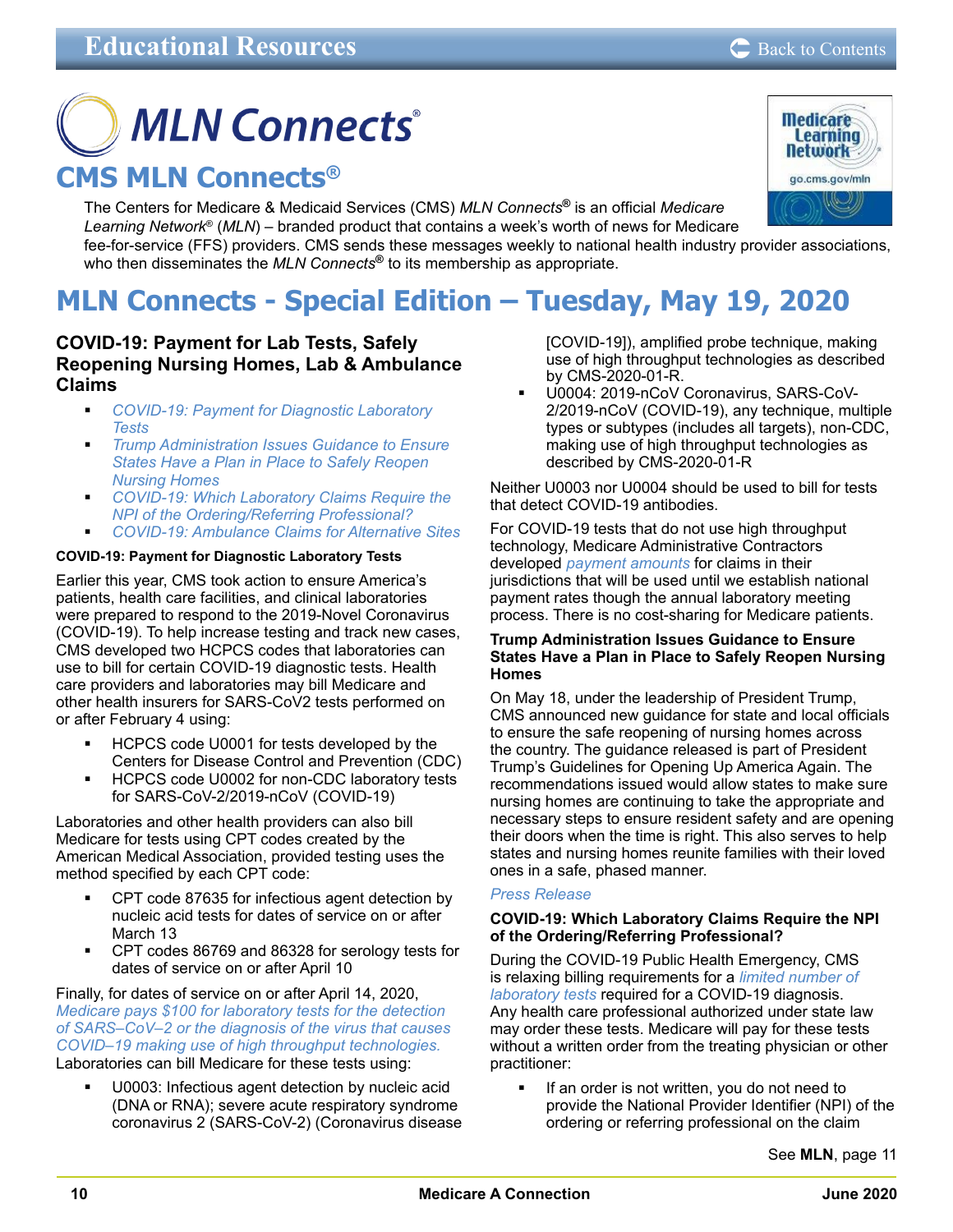## <span id="page-10-0"></span>**MLN**

[from page 10](#page-9-0)

 If an order is written, include the NPI of the ordering or referring professional, consistent with current billing guidelines

#### For More Information:

*[Laboratory Tests](https://www.cms.gov/files/document/covid-ifc-2-flu-rsv-codes.pdf)* with modified requirements.

#### *[Interim Final Rule](https://www.federalregister.gov/documents/2020/05/08/2020-09608/medicare-and-medicaid-programs-basic-health-program-and-exchanges-additional-policy-and-regulatory)*

#### **COVID-19: Ambulance Claims for Alternative Sites**

During the COVID-19 Public Health Emergency, Medicare covers medically necessary emergency and nonemergency ground ambulance transportation from any point of origin to a destination that is equipped to treat

# **MLN Connects® for Thursday, May 21, 2020**

#### *MLN Connects® [for Thursday, May 21, 2020](https://www.cms.gov/outreach-and-educationoutreachffsprovpartprogprovider-partnership-email-archive/2020-05-21-mlnc)*

#### *[View this edition as a PDF](https://www.cms.gov/files/document/2020-05-21-mlnc.pdf)*

#### **News**

- CMS Releases Additional Waivers for Hospitals and Ground Ambulance Organizations
- **Hospice Quality Reporting Program: Quarterly Update** for January - March
- Nursing Home Quality Initiative: Updated MDS 3.0 Item Sets
- Hospitals: Submit Medicare GME Affiliation Agreements by October 1 During the COVID-19 PHE

#### **Events**

- COVID-19: Lessons from the Front Lines Calls May 22 and 29
- COVID-19: Home Health and Hospice Call May 26
- COVID-19: Office Hours Call May 26
- COVID-19: Nursing Home Call May 27
- COVID-19: Dialysis Organization Call May 27
- COVID-19: Nurses Call May 28
- Prior Authorization Process and Requirements for Certain Outpatient Hospital Department Services Special Open Door Forum — May 28

#### the condition of the patient consistent with state and local Emergency Medical Services (EMS) protocols where the services will be furnished.

Medicare Administrative Contractors are now processing claims according to the details provided in the *[April 7](https://www.cms.gov/outreach-and-educationoutreachffsprovpartprogprovider-partnership-email-archive/2020-04-07-mlnc-se)  [message](https://www.cms.gov/outreach-and-educationoutreachffsprovpartprogprovider-partnership-email-archive/2020-04-07-mlnc-se)*. If you believe that your previously processed claims were denied in error, contact your *[Medicare](https://www.cms.gov/Medicare/Medicare-Contracting/FFSProvCustSvcGen/MAC-Website-List)  [Administrative Contractor](https://www.cms.gov/Medicare/Medicare-Contracting/FFSProvCustSvcGen/MAC-Website-List)* to have these claims reprocessed.

The Medicare Learning Network®, MLN Connects®, and MLN Matters® are registered trademarks of the U.S. Department of Health and Human Services (HHS).

#### **MLN Matters® Articles**

- COVID-19 Blanket Swing Bed Waiver for Addressing Barriers to Nursing Home Placement for Hospitalized Individuals
- Manual Update to Pub. 100-04, Chapter 38, to Remove Identification of Items or Services Related to the 2010 Oil Spill in the Gulf of Mexico Section
- National Coverage Determination (NCD) 20.19 Ambulatory Blood Pressure Monitoring (ABPM)
- National Coverage Determination (NCD 30.3.3): Acupuncture for Chronic Low Back Pain (cLBP)
- New Physician Specialty Code for Micrographic Dermatologic Surgery (MDS) and Adult Congenital Heart Disease (ACHD) and a New Supplier Specialty Code for Home Infusion Therapy Services
- Quarterly Update to the Medicare Physician Fee Schedule Database (MPFSDB) - July 2020 Update
- Therapy Codes Update

#### **Multimedia**

 Procedure Coding: Using the ICD-10-PCS Web-Based Training Course — Revised

The Medicare Learning Network®, MLN Connects®, and MLN Matters® are registered trademarks of the U.S. Department of Health and Human Services (HHS).

## **Where do I find...**

Looking for something specific and don't know where to find it? Find out how to perform routine tasks or locate information that visitors frequently visit our site to [accomplish or find. Check out the "Where do I find" page.](https://medicare.fcso.com/landing/235880.asp) 

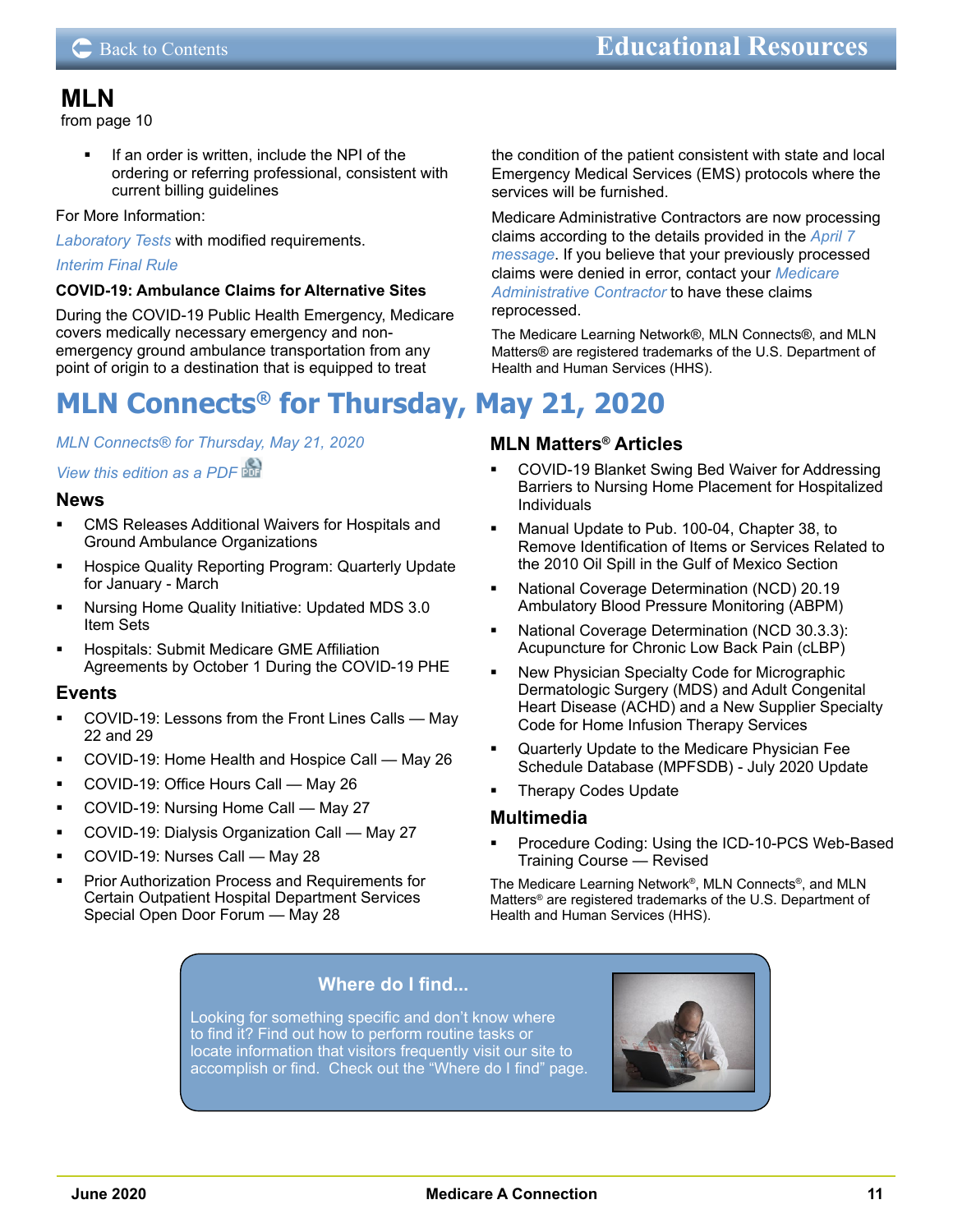# <span id="page-11-0"></span>**MLN Connects® for Thursday, May 28, 2020**

*MLN Connects® [for Thursday, May 28, 2020](https://www.cms.gov/outreach-and-educationoutreachffsprovpartprogprovider-partnership-email-archive/2020-05-28-mlnc)*

## *[View this edition as a PDF](https://www.cms.gov/files/document/2020-05-28-mlnc.pdf)*

## **News**

- COVID-19: Adjusting Operations to Manage Patient **Surge**
- PECOS/NPPES/EHR Identity & Access Management System: Role Renamed
- Medicare Diabetes Prevention Program: Become a Medicare Enrolled Supplier

## **Claims, Pricers & Codes**

Medicare Diabetes Prevention Program: Valid Claims

#### **Events**

 COVID-19: Lessons from the Front Lines Call — May 29

## **MLN Matters® Articles**

Medicare Continues to Modernize Payment Software

#### **Multimedia**

updates.

For More Information:

*[Coronavirus.gov](https://www.cdc.gov/coronavirus/2019-ncov/index.html)*

Health and Human Services (HHS).

 Acute Care Hospital Inpatient Prospective Payment System — Revised

The Medicare Learning Network®, MLN Connects®, and MLN Matters® are registered trademarks of the U.S. Department of Health and Human Services (HHS).

Bookmark this document and check back for additional

The Medicare Learning Network®, MLN Connects®, and MLN Matters® are registered trademarks of the U.S. Department of

*[CMS Current Emergencies](https://www.cms.gov/About-CMS/Agency-Information/Emergency/EPRO/Current-Emergencies/Current-Emergencies-page)* website

# **MLN Connects - Special Edition – Friday, May 29, 2020**

## **New COVID-19 FAQs on Medicare Fee-for-Service Billing**

CMS released additional *[Frequently Asked Questions](https://www.cms.gov/files/document/03092020-covid-19-faqs-508.pdf)  [\(FAQs\)](https://www.cms.gov/files/document/03092020-covid-19-faqs-508.pdf)* on our recent COVID-19-related waivers to help providers, including physicians, hospitals, and rural health clinics. Find more answers to questions on.

- Outpatient therapy
- Telehealth and appropriate coding
- Federally qualified health centers

# **MLN Connects - Special Edition – Monday, June 1, 2020**

## **COVID-19: Using the CR Modifier and DR Condition Code**

CMS revised MLN Matters Special Edition Article SE20011 on *[Medicare Fee-for-Service \(FFS\) Response to the](https://www.cms.gov/files/document/se20011.pdf)  [Public Health Emergency on the Coronavirus \(COVID-19\)](https://www.cms.gov/files/document/se20011.pdf)* to clarify when you must use modifier CR (catastrophe/ disaster related) and/or condition code DR (disaster

related) when submitting claims to Medicare. The update includes a chart of blanket waivers and flexibilities that require the modifier or condition code.

The Medicare Learning Network®, MLN Connects®, and MLN Matters® are registered trademarks of the U.S. Department of Health and Human Services (HHS).

## *Medicare Learning Network***®**

The *Medicare Learning Network*® (*MLN*) is the home for education, information, and resources for the health care professional community. The *MLN* provides [access to CMS Program information you need, when you need it, so you can](https://www.cms.gov/Outreach-and-Education/Outreach/FFSProvPartProg/Provider-Partnership-Email-Archive)  focus more on providing care to your patients. Find out what the *MLN* has to offer you and your staff at *https://www.cms.gov/Outreach-and-Education/ Outreach/FFSProvPartProg/Provider-Partnership-Email-Archive*.

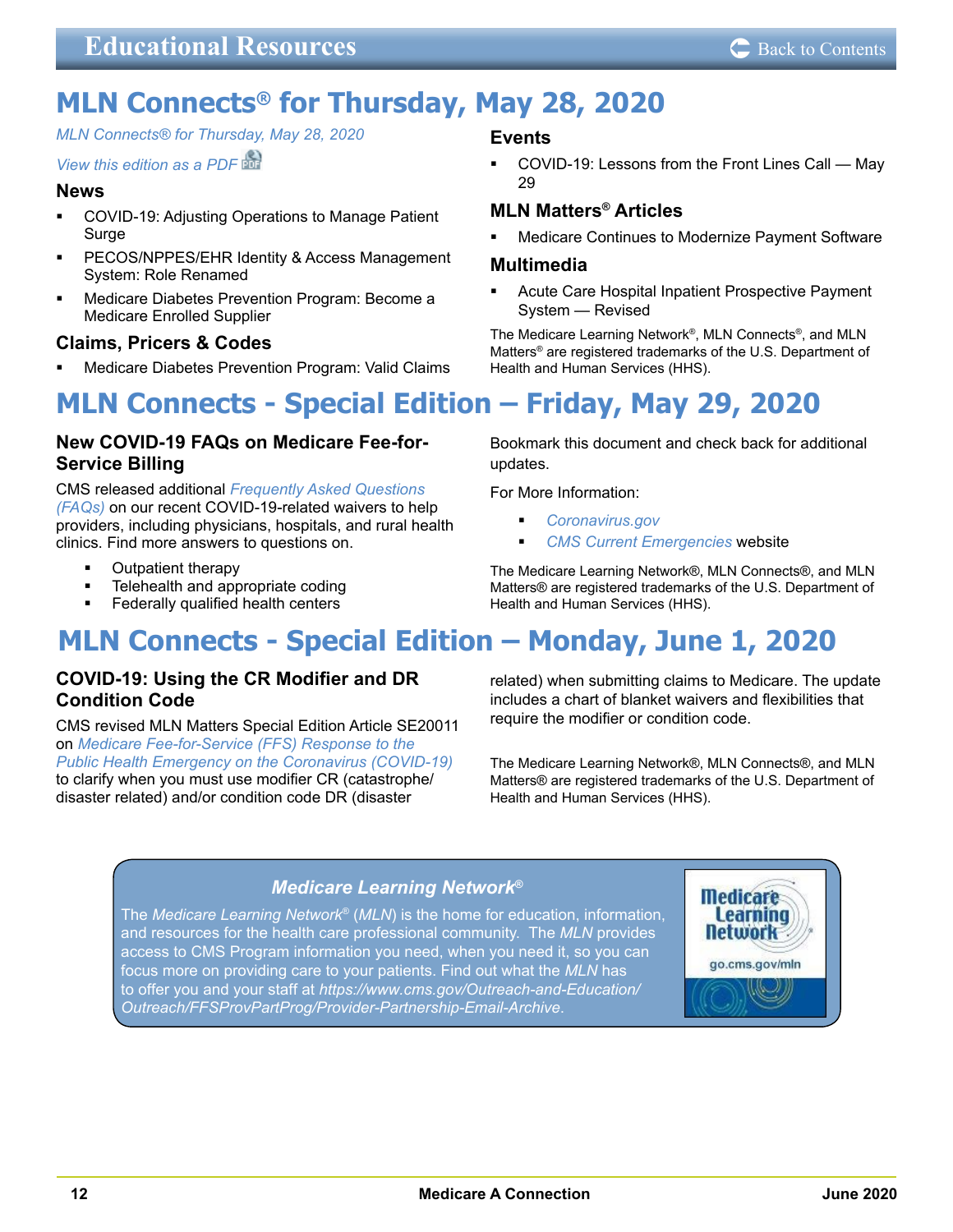# <span id="page-12-0"></span>**MLN Connects® for Thursday, June 4, 2020**

*MLN Connects® [for Thursday, June 4, 2020](https://www.cms.gov/outreach-and-educationoutreachffsprovpartprogprovider-partnership-email-archive/2020-06-04-mlnc)*

#### *[View this edition as a PDF](https://www.cms.gov/files/document/2020-06-04-mlnc.pdf)*

#### **News**

- **Trump Administration Unveils Enhanced Enforcement** Actions Based on Nursing Home COVID-19 Data and Inspection Results
- Hospice Provider Preview Reports: Review Your Data by June 29

## **Claims, Pricers & Codes**

ICD-10-PCS Procedure Codes: FY 2021

#### **Events**

COVID-19: Lessons from the Front Lines Call — June 5

#### **MLN Matters® Articles**

- Claim Status Category Codes and Claim Status Codes Update
- Implement Operating Rules Phase III Electronic Remittance Advice (ERA) Electronic Funds Transfer (EFT): Committee on Operating Rules for Information Exchange (CORE) 360 Uniform Use of Claim Adjustment Reason Codes (CARC), Remittance Advice Remark Codes (RARC) and Claim Adjustment

# **MLN Connects® for Thursday, June 11, 2020**

#### *MLN Connects® [for Thursday, June 11, 2020](https://www.cms.gov/outreach-and-educationoutreachffsprovpartprogprovider-partnership-email-archive/2020-06-11-mlnc)*

#### *[View this edition as a PDF](https://www.cms.gov/files/document/2020-06-11-mlnc.pdf)*

#### **News**

- Nursing Home COVID-19 Data and Inspections Results Available on Nursing Home Compare
- Trump Administration Encourages Reopening of Health Care Facilities
- **HHS Announces New Laboratory Data Reporting** Guidance for COVID-19 Testing
- Prior Authorization Process and Requirements for Certain Hospital OPD Services: Payment for Related Services

#### **Events**

Medicare Documentation Requirement Lookup Service

Group Code (CAGC) Rule - Update from Council for Affordable Quality Healthcare (CAQH) CORE

- Remittance Advice Remark Code (RARC), Claims Adjustment Reason Code (CARC), Medicare Remit Easy Print (MREP) and PC Print Update
- Summary of Policies in the Calendar Year (CY) 2020 Medicare Physician Fee Schedule (MPFS) Public Health Emergency (PHE) Interim Final Rules
- Value-Based Insurance Design (VBID) Model Implementation of the Hospice Benefit Component
- Supplier Education on Use of Upgrades for Multi-Function Ventilators — Revised
- Therapy Codes Update Revised
- International Classification of Diseases, 10th Revision (ICD-10) and Other Coding Revisions to National Coverage Determination (NCDs)--October 2020 Update — Rescinded

#### **Publications**

**Medicare Secondary Payer — Revised** 

The Medicare Learning Network®, MLN Connects®, and MLN Matters® are registered trademarks of the U.S. Department of Health and Human Services (HHS).

Special Open Door Forum — June 25

## **MLN Matters® Articles**

- July 2020 Integrated Outpatient Code Editor (I/OCE) Specifications Version 21.2
- July Quarterly Update for 2020 Durable Medical Equipment, Prosthetics, Orthotics, and Supplies (DMEPOS) Fee Schedule
- National Coverage Determination (NCD) 160.18 Vagus Nerve Stimulation (VNS)
- Quarterly Update for the Temporary Gap Period of the Durable Medical Equipment, Prosthetics, Orthotics, and Supplies (DMEPOS) Competitive Bidding Program (CBP) - October 2020

The Medicare Learning Network®, MLN Connects®, and MLN Matters® are registered trademarks of the U.S. Department of Health and Human Services (HHS).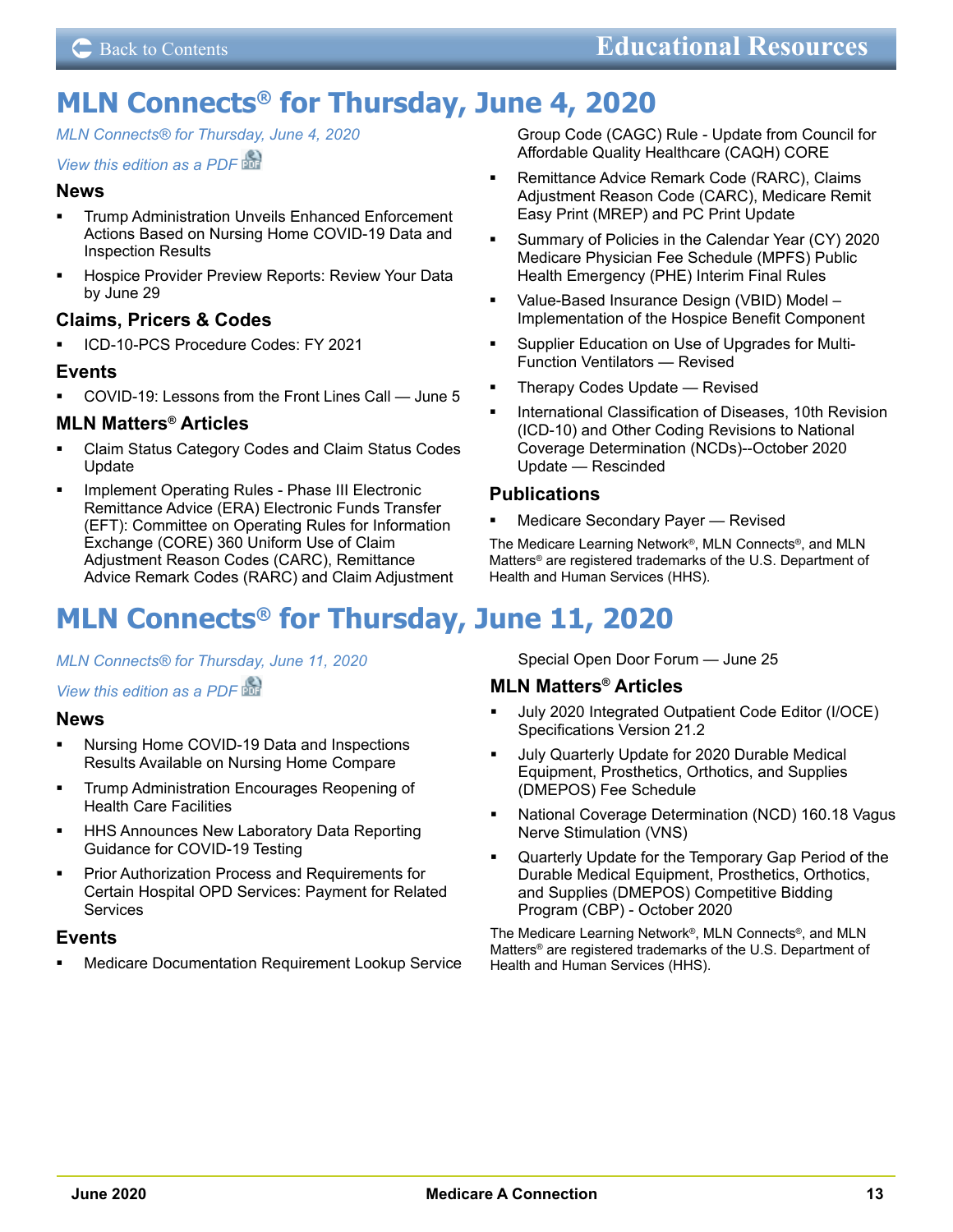# <span id="page-13-0"></span>**MLN Connects® for Thursday, June 18, 2020**

*[MLN Connects® for Thursday, June 18, 2020](https://www.cms.gov/outreach-and-educationoutreachffsprovpartprogprovider-partnership-email-archive/2020-06-18-mlnc)*

*[View this edition as a PDF](https://www.cms.gov/files/document/2020-06-18-mlnc.pdf)*

## **News**

 Hospitals: Submit Medicare GME Affiliation Agreements by October 1 During the COVID-19 PHE

## **Claims, Pricers & Codes**

 COVID-19 Diagnostic Laboratory Tests: Billing for Clinician Services

## **Events**

- COVID-19: Lessons from the Front Lines Call June 19
- Medicare Part A Cost Report: New Online Status Tracking Feature Call — July 9

## **MLN Matters® Articles**

 New Point of Origin Code for Transfer from a Designated Disaster Alternate Care Site

- July 2020 Update of the Hospital Outpatient Prospective Payment System (OPPS)
- Quarterly Update for Clinical Laboratory Fee Schedule and Laboratory Services Subject to Reasonable Charge Payment
- Quarterly Update to Home Health (HH) Grouper
- NCD (20.32) Transcatheter Aortic Valve Replacement (TAVR) — Revised
- Value-Based Insurance Design (VBID) Model Implementation of the Hospice Benefit Component — Revised

## **Publications**

- CLIA Program and Medicare Laboratory Services Revised
- Medicare Preventive Services Revised

The Medicare Learning Network®, MLN Connects®, and MLN Matters® are registered trademarks of the U.S. Department of Health and Human Services (HHS).

# **MLN Connects - Special Edition – Friday, June 19, 2020**

## **Medicare Coverage of COVID-19 Testing for Nursing Home Residents and Patients**

Today, the Centers for Medicare & Medicaid Services (CMS) has instructed Medicare Administrative Contactors and notified Medicare Advantage plans to cover coronavirus disease 2019 (COVID-19) laboratory tests for nursing home residents and patients.

This instruction follows the Centers for Disease Control and Prevention's (CDC) recent update of COVID-19 *[testing guidelines for nursing homes](https://www.cdc.gov/coronavirus/2019-ncov/hcp/nursing-homes-testing.html)* that provides recommendations for testing of nursing home residents and patients with symptoms consistent with COVID-19 as well as for asymptomatic residents and patients who have been exposed to COVID like in an outbreak.

Original Medicare and Medicare Advantage plans will cover COVID-19 lab tests consistent with CDC guidance. Medicare Advantage plans must continue not to charge cost sharing (including deductibles, copayments, and coinsurance) or apply prior authorization or other utilization management requirements for COVID-19 tests and testing-related services.

Read the Medicare Learning Network article: *[https://www.](https://www.cms.gov/files/document/se20011.pdf) [cms.gov/files/document/se20011.pdf.](https://www.cms.gov/files/document/se20011.pdf)*

Read the memo to Medicare Advantage plans: *[https://](https://www.cms.gov/files/document/hpms-memo-diagnostic-testing-nursing-home-residents-and-patients-coronavirus-disease-2019.pdf) [cms.gov/files/document/hpms-memo-diagnostic-testing](https://www.cms.gov/files/document/hpms-memo-diagnostic-testing-nursing-home-residents-and-patients-coronavirus-disease-2019.pdf)[nursing-home-residents-and-patients-coronavirus](https://www.cms.gov/files/document/hpms-memo-diagnostic-testing-nursing-home-residents-and-patients-coronavirus-disease-2019.pdf)[disease-2019.pdf.](https://www.cms.gov/files/document/hpms-memo-diagnostic-testing-nursing-home-residents-and-patients-coronavirus-disease-2019.pdf)*

More information about Medicare coverage of COVID-19 tests is available at: *[https://www.medicare.gov/coverage/](https://www.medicare.gov/coverage/coronavirus-disease-2019-covid-19-tests) [coronavirus-disease-2019-covid-19-tests.](https://www.medicare.gov/coverage/coronavirus-disease-2019-covid-19-tests)*

The Medicare Learning Network®, MLN Connects®, and MLN Matters® are registered trademarks of the U.S. Department of Health and Human Services (HHS).

## **Your Feedback Matters**

To ensure that our website meets the needs of our provider community, we carefully analyze your feedback and implement changes to better meet your needs. Discover the results of your feedback on our "*Website enhancements*" page. You'll find the latest [enhancements to our provider websites and find out how you can share your thoughts and](https://medicare.fcso.com/help/201743.asp)  ideas with First Coast's Web team.